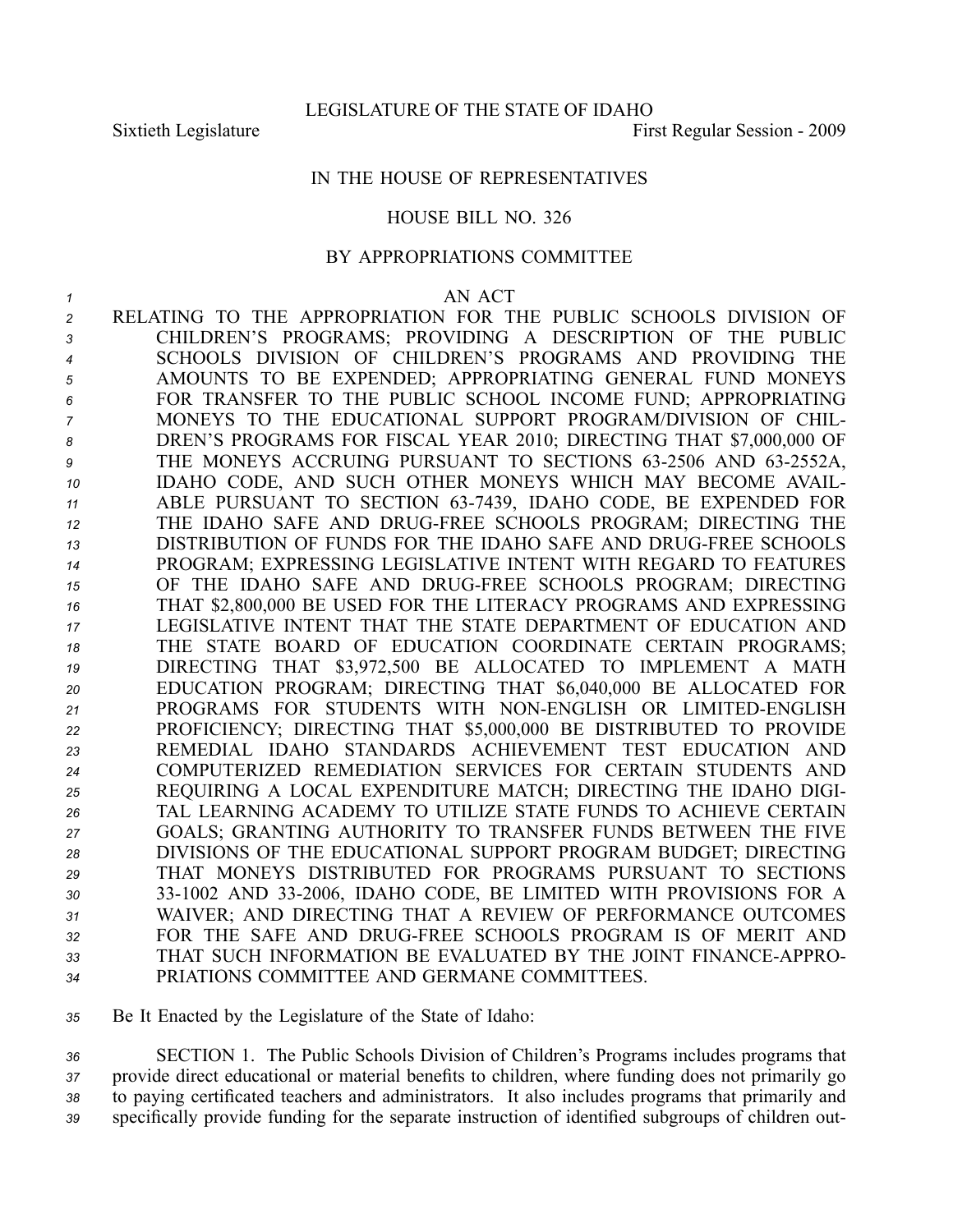*<sup>1</sup>* side the normal classroom of an Idaho public school. The following amount shall be expended

*<sup>2</sup>* from the listed sources for the Public Schools Division of Children's Programs for the period *<sup>3</sup>* July 1, 2009, through June 30, 2010:

| $\overline{4}$ | FROM <sup>-</sup>                                |               |
|----------------|--------------------------------------------------|---------------|
| $5^{\circ}$    | General Fund                                     | \$30,346,800  |
| 6              | Cigarette, Tobacco and Lottery Income Taxes Fund | 7,000,000     |
| $\overline{7}$ | Federal Grant Fund                               | 231,383,000   |
| 8              | TOTAL.                                           | \$268,729,800 |

*<sup>9</sup>* SECTION 2. There is hereby appropriated the following amount to be transferred to the *<sup>10</sup>* Public School Income Fund for the period July 1, 2009, through June 30, 2010:

- *<sup>11</sup>* FROM:
- *<sup>12</sup>* General Fund \$30,346,800

*<sup>13</sup>* SECTION 3. There is hereby appropriated to the Educational Support Program/Division *<sup>14</sup>* of Children's Programs, pursuan<sup>t</sup> to law and the provisions of this act, the following amount to *<sup>15</sup>* be expended from the listed funds for the period July 1, 2009, through June 30, 2010:

*16* FROM:

|    | 17 Public School Income Fund | \$37,346,800  |
|----|------------------------------|---------------|
|    | 18 Federal Grant Fund        | 231,383,000   |
| 19 | TOTAL                        | \$268,729,800 |

 SECTION 4. Of the moneys appropriated in Section 3 of this act, up to \$7,000,000 21 shall be expended by the Superintendent of Public Instruction for the Idaho Safe and Drug-Free Schools Program, from funds determined by available revenues accruing pursuan<sup>t</sup> to Sections 632506 and 632552A, Idaho Code, and other such moneys which may become available pur-24 suant to Section 67-7439, Idaho Code, for the period July 1, 2009, through June 30, 2010. If federal gran<sup>t</sup> funds are reauthorized for this program for use during this period, the amount of state moneys that may be expended pursuan<sup>t</sup> to this section shall be reduced by the amount of federal gran<sup>t</sup> moneys available.

28 SECTION 5. The funds allocated for the Idaho Safe and Drug-Free Schools Program in 29 Section 4 of this act shall be distributed as follows: the provisions of Section 63-2552A(3), *<sup>30</sup>* Idaho Code, notwithstanding, \$200,000 shall be remitted to the Idaho State Police; \$100,000 *<sup>31</sup>* may be utilized by the Superintendent of Public Instruction for program administration, tech-32 nical assistance and evaluation. Of the remaining amount, ninety-two percent (92%) shall be *<sup>33</sup>* distributed to each school district through <sup>a</sup> combination of <sup>a</sup> base amount of \$1,500 and <sup>a</sup> *<sup>34</sup>* prorated amount based on the prior year's average daily attendance. Such funds shall be used 35 either to fund the Idaho Safe and the Drug-Free Schools Program or to defray the costs of *<sup>36</sup>* community resource workers, or both, at the discretion of the school district's board of trustees. *<sup>37</sup>* The remaining eight percen<sup>t</sup> (8%), shall be used to make discretionary grants as determined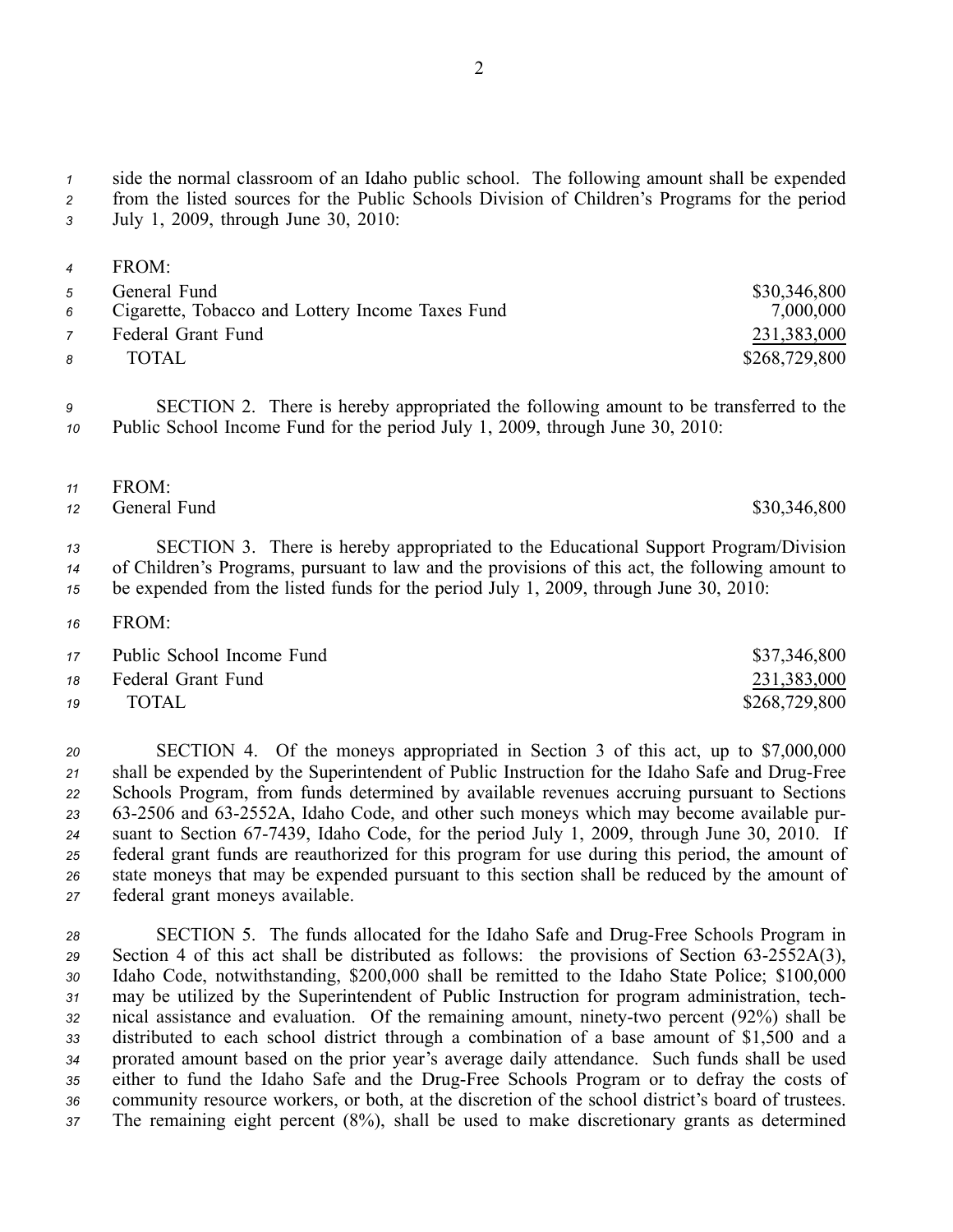<sup>1</sup> by the Idaho Safe and Drug-Free Schools and Communities Advisory Board, including up to *<sup>2</sup>* \$80,000 in subgrants that may be authorized to the Commission on Hispanic Affairs.

3 **SECTION 6.** It is legislative intent that the Idaho Safe and Drug-Free Schools Program *<sup>4</sup>* shall include the following:

*<sup>5</sup>* (1) Districts will develop <sup>a</sup> policy and plan that will provide <sup>a</sup> guide for their substance *<sup>6</sup>* abuse programs.

*<sup>7</sup>* (2) Districts will have an advisory board to assist each district in making decisions relat-*<sup>8</sup>* ing to the programs.

*<sup>9</sup>* (3) The districts' substance abuse programs will be comprehensive to meet the needs of *<sup>10</sup>* all students. This will include prevention programs, student assistance programs that address *<sup>11</sup>* early identification and referral, and aftercare.

*<sup>12</sup>* (4) Districts shall submit an annual evaluation of their programs to the State Department *<sup>13</sup>* of Education as to the effectiveness of their programs.

 SECTION 7. Of the moneys appropriated in Section 3 of this act, \$2,800,000 shall be <sup>15</sup> used for literacy programs, as outlined in Sections 33-1614, 33-1615 and 33-1207A(2), Idaho Code. It is legislative intent that the State Board of Education and the State Department of Education coordinate federally funded literacy programs with state literacy programs, resulting in well-coordinated, complementary literacy efforts.

*<sup>19</sup>* SECTION 8. Of the moneys appropriated in Section 3 of this act, \$3,972,500 shall be *<sup>20</sup>* utilized by the Superintendent of Public Instruction to implement <sup>a</sup> math education program, *<sup>21</sup>* similar in approach to the literacy programs described in Section 7 of this act.

*<sup>22</sup>* SECTION 9. Of the moneys appropriated in Section 3 of this act, \$6,040,000 shall 23 be distributed for support of programs for students with non-English or limited-English profi-*<sup>24</sup>* ciency, as follows:

*<sup>25</sup>* (1) The State Department of Education shall distribute \$5,290,000 to school districts pro 26 rata, based upon the population of limited-English proficient students under criteria established *<sup>27</sup>* by the department.

 (2) The State Department of Education shall use \$750,000 to continue the competitive gran<sup>t</sup> program for school districts in which the population of English language learners failed to meet Adequate Yearly Progress (AYP) in math or reading, as defined in federal law. Of this 31 amount, \$700,000 shall be distributed annually to school districts in three-year grant cycles, in which the recipients will receive full gran<sup>t</sup> awards each of the three (3) years, contingent on appropriation. The remaining \$50,000 will be used for evaluation and administration of the *34* program.

 (3) The department shall develop the program elements governing the use of these funds, modeled on the training, intervention, and remediation elements of the program described in Section 7 of this act. The purpose of these funds is to improve the English language skills of English language learners, to enable such students to better access the educational opportunities offered in public schools. The Superintendent of Public Instruction shall repor<sup>t</sup> to the Joint FinanceAppropriations Committee and the House and Senate Education Committees, by no later than February 1, 2010, on the program design, uses of funds and effectiveness of the *<sup>42</sup>* program.